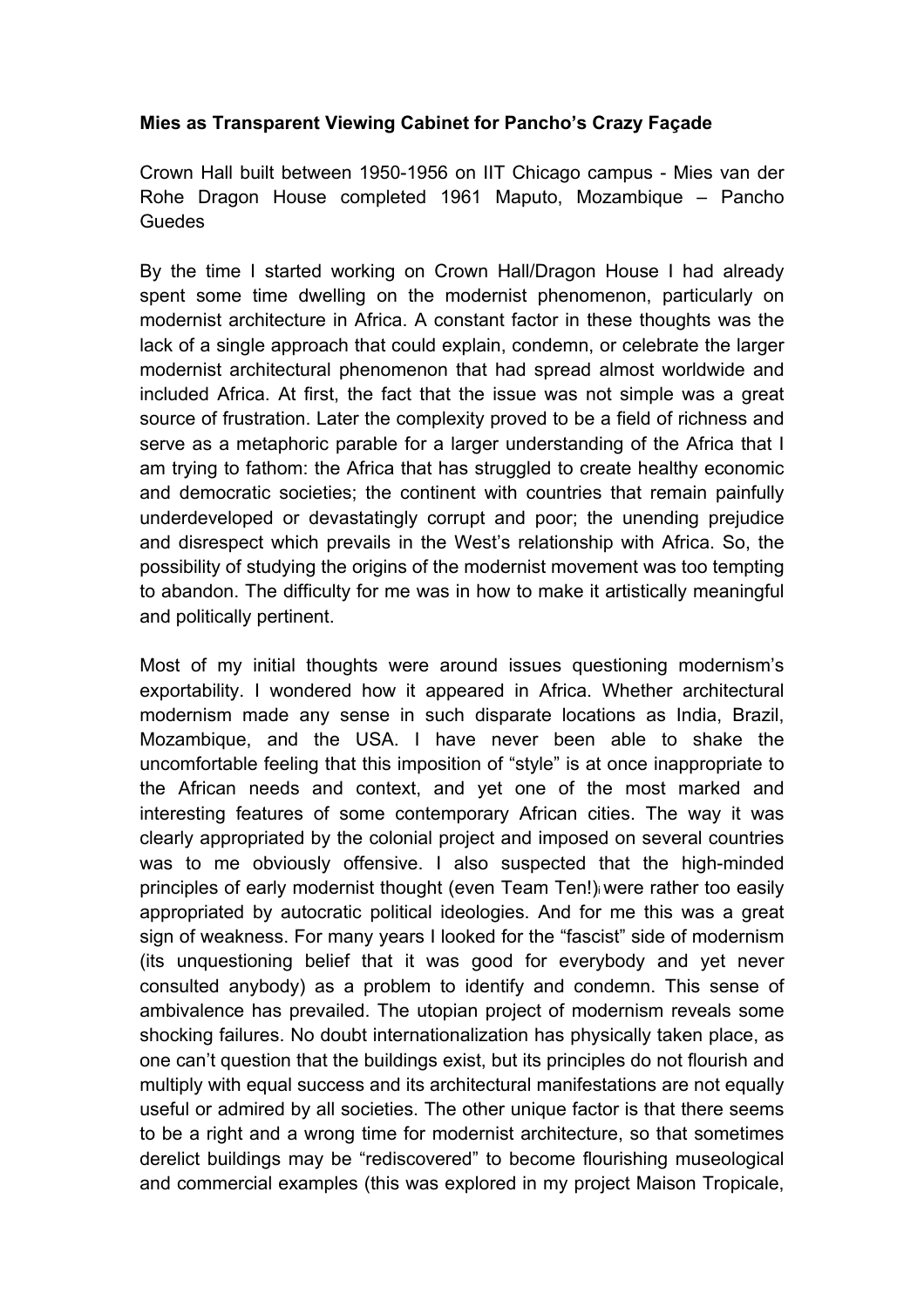## 2007).

Unable to settle for an outright easy condemnation, I was compelled to look further. I began to see buildings as a key to the complex trail of history and as containers that permitted further thinking about the end of colonial power and the early years of independence. I had learned from other artists, like photographer David Goldblat, that one could interpret buildings and so I developed my own way of reading them. I began by looking at older Portuguese fortifications along the coast of Africa that point to the history of the Portuguese sailors and serve as memory containers of the history of the slave trade. I went on to look at modernist architecture in Africa that tells us parts of the more recent history. I was driven by a desire to push ahead past the initial, if still dauntingly valid, feeling to blame slavery and colonialism for the prevailing problems. So, for example, more recently, while investigating Cape Town's shopping mall, Werdmuller Centre, I studied modernism as a possible model for South Africa. I found that although produced with an apparent sense of democratic thought in mind, the building failed during apartheid as it does now in the new free South Africa. One cannot help but continue to wonder about the validity of the modernist proposal? And my intuition is that the buildings can be seen as thinking models or prototypes which may help us understand contemporary society.

Shortly after being invited to participate in the Learning Modern project I decided to work with Mies Van der Rohe's Crown Hall building in Chicago. I specifically chose it because it was the paradigmatic building in the early establishment of Mies's own architectural discourse and therefore played a role in the formation of the mainstream modernist narrative. I set off to work with the spirit of a learner. I began by accepting that Mies's buildings would have much that I could learn from. In the back of my mind I also knew that I could never do a work singularly based on one of Mies's buildings or his oeuvre alone. His relevance for me was based on the widespread acceptance of the part he played as a modernist discourse maker and inevitably as a reference for the architects who had designed the buildings which held my curiosity. The buildings that I loved were clearly not part of the mainstream modernist discourse. They were strange and eccentric periphery manifestations. They were mostly the buildings which I had lived with for most of my life in Africa and whose formal language I was familiar with: the many works by Pancho Guedes in Maputo, which include the famous Smiling Lion and Dragon House apartment buildings; Gawie Fagan's own house in Cape Town, Die Es: and Werdmuller Centre by Roelof Uytenbogaardt.

I was acutely aware that I had learned the principles of modernism (art and architecture) by looking at these buildings, as well as through apanoply of slide images of other buildings in different parts of the world. To start off I had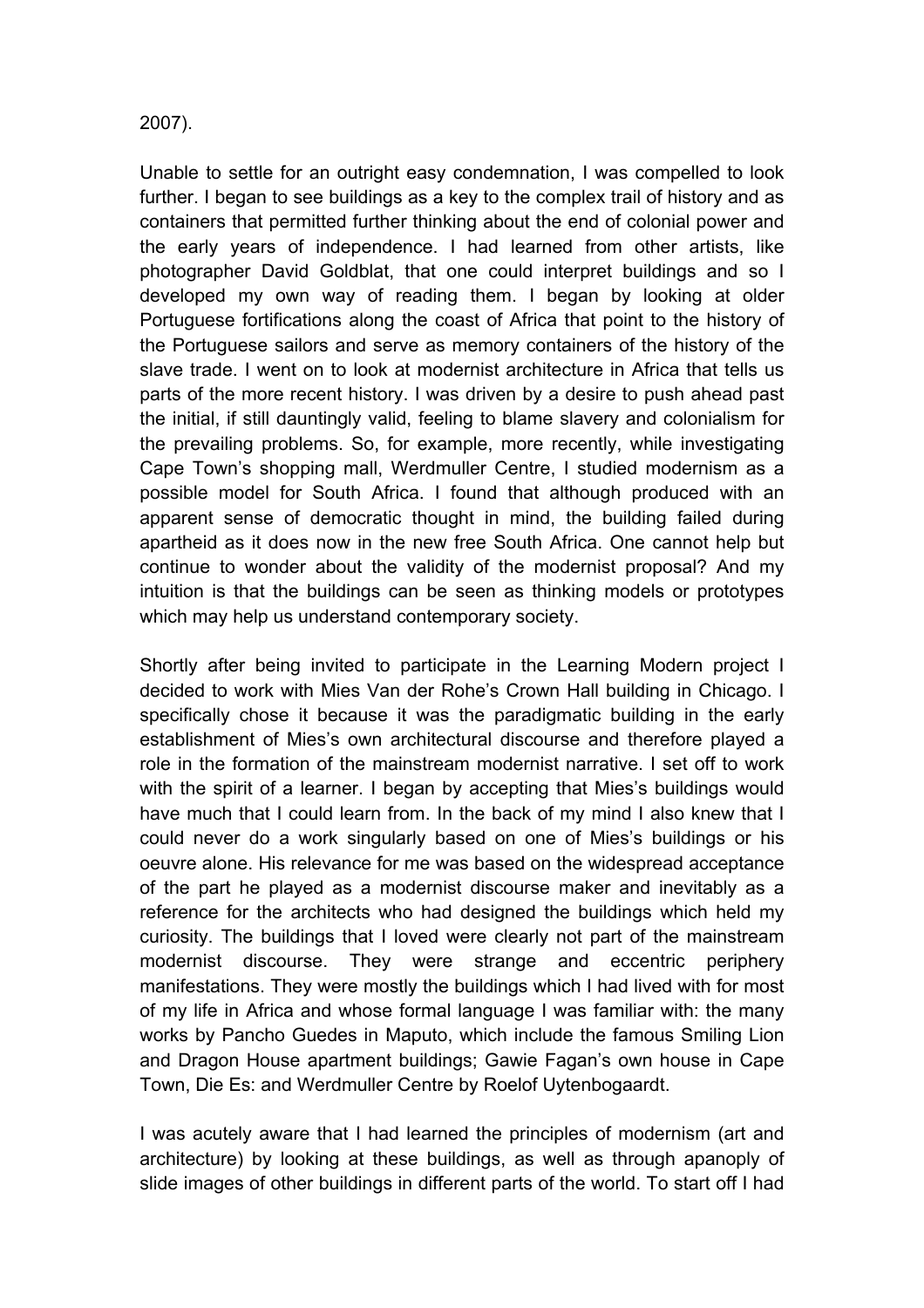even contemplated the possibility that my view of modernism was warped because my introduction to it had not come from the source. After all, I had been "'underprivileged"' and only experienced pure modernism very late in life! Although now I see this apparent disadvantage as the trigger that pushed me to a critical analysis, at the time it drove me on in an attempt to make sense of my ideologically incoherent fear. Furthermore, I had learned to recognize formal traits in the buildings. The fundamental structure of buildings which I liked were mostly rooted in a modernist form, but also exhibited the most amazing formal deviations with which African architects attempted in various ways to integrate their work into the land and social fabric of Africa. Most of these architects had started working in the colonial time and their buildings lived through the most amazing political changes and upheavals. I was interested in how the modernist buildings exhibited these changes. Going to study Mies was accepting a part of the origins of a movement and a personal strategy to try to understand this.

I started my study of Crown Hall like studying the enemy—with a half measure of respect and mistrust. I assumed that understanding Crown Hall would help me decipher some modernist codes and, therefore, serve as a key to understand some of the architecture in Africa. And in many ways it did. So let me take you through an example of my quasi-comparative initial thought process.

I already had these two images present in my work space and paired them off by making a decision that Pancho Guedes's work should be brought into this project at the time I attended a talk by Salah Hassan at the Maumaus School of Visual Arts in Lisbon. This talk on comparative modernisms proved to be an important factor in shifting my critical discourse. I was ready to learn my lesson here for two reasons. Firstly, the Maumaus was my milieu in Lisbon and was part of my own discourse context. Secondly, Salah Hassan, as a fellow African analyzing the political future of historical buildings on the continent, had previously engaged in a dialogue with me about Maison Tropicale. So, with likeminded people and common preoccupations, I was ready to learn to acknowledge the axiomatic but simple fact that there are many modernisms, rather than one, that modernism resulted in a complex network of manifestations to varying degrees and interpretations. This comparative approach was the key to decipher the images I focused on, the reading of the two buildings in hand, and the starting point of my sculpture project.

I perceived the original mainstream modernist narrative as belonging to faraway places and monolithic. In my initial uncritical and naive approach, I had surrendered to this rule. As a result I had been trying to read architectural modernism in Africa through that monolithic canon. I had been falling into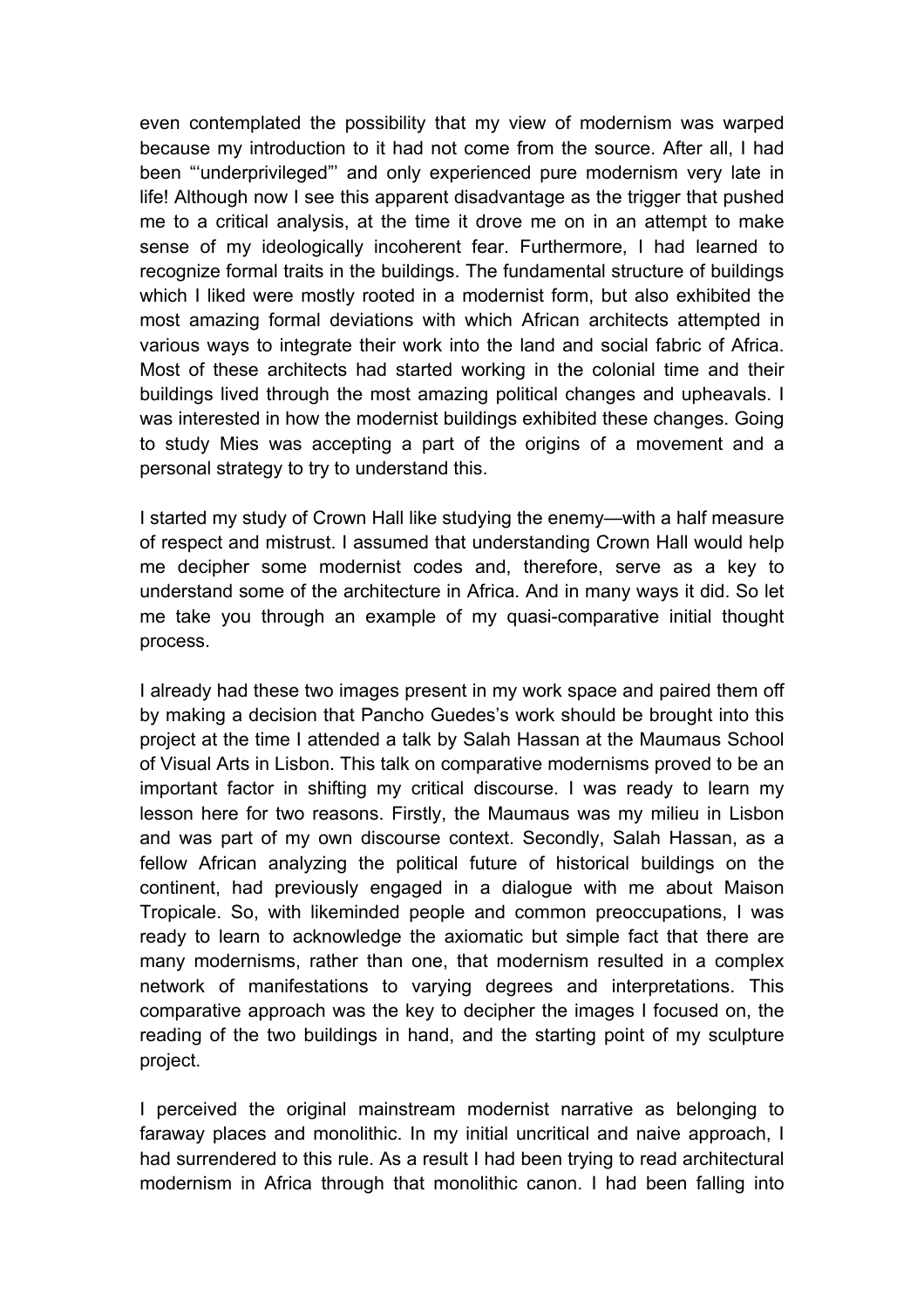modernism's trap of autocratic thought, of accepting that there was only one main discourse. Even worse, I had accepted that there was only one correct discourse. And now, obviously, because this was an erroneous method, I was unable to untangle the aesthetic and conceptual knots that presented themselves when I looked at Mies's oeuvre next to Pancho Guedes's. I was just using the wrong critical tools.



With a refreshed approach in mind, I started to unpack the two images. They represented symbolic evidence of the diametrically opposed manifestations of modernist thought. They are both portraits of the architects: Ludwig Mies van der Rohe with his Crown Hall model, photographed on….. at….. and Pancho Guedes photographed in his studio in Polana, Lourenço Marques (now Maputo) in Mozambique in the 1950s. In the case of Mies we have the image of the domineering male, a single figure, proudly towering over the maquette of his piéce de resistence—the metallic structure of Crown Hall at IIT in Chicago. The image is all about power, male pride, egocentric confidence, authorial space. The architect is larger than the building and the latter functions as a balustrade for the architect to lean on. The building's most important factor—its lightweight structure which beholds the most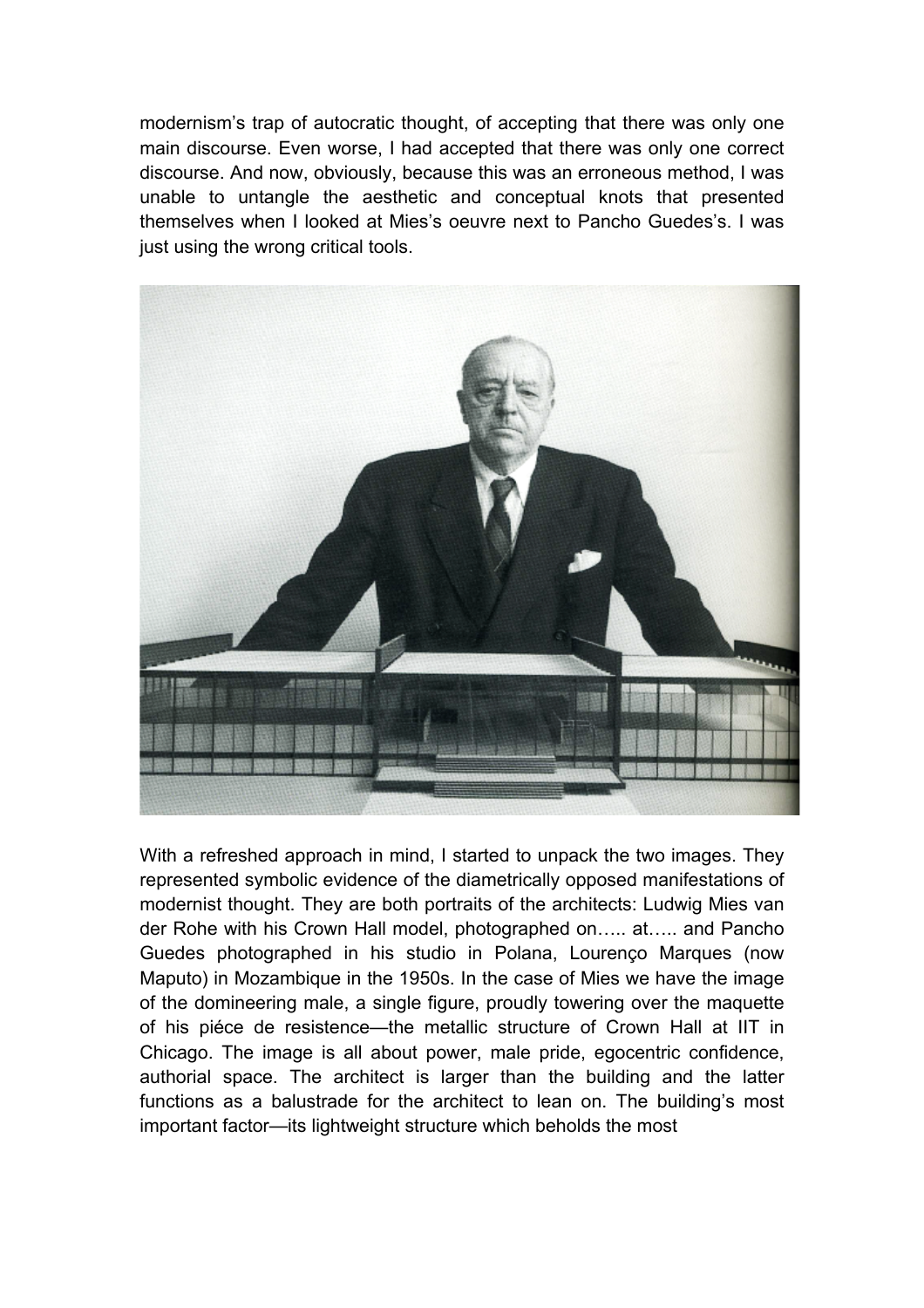

transparent and luminous of spaces—is shown off fairly well, but only if the viewer knows what to look for. The portrait is about Mies the man. It bears no connection with context, no Chicago, no IIT. It could be anywhere in the world.

The second is quite different. The architect chose to be portrayed in his studio. His own studio space is a modernist one showing off his visual and architectural language, too. But Pancho Guedes (the bald-headed man sitting down on the left hand side behind the woman), chooses to present himself as a mere part of a community. A surprisingly multiracial community, too, if we consider this is Mozambique before the end of colonial rule. His role is unclear, probably intentionally so, but it is certainly not a central omnipresent role. He has also included his wife, his children, his collaborators and artistfriend Malangatana Valente, which further impresses his need to represent a portion of a complex society. It speaks of his wish for sharing of credits and authorship. In the foreground of the image there is no building but rather a sculpture, possibly alluding to Pancho's wish to present the role of architecture as an art form. It is well known that he saw himself as a multidisciplinary artist.

Having devised a point of view through my appraisal of the portraits helped me tackle the conceptual challenge of the work. I was able to understand that my modernism was not the same as what Mies presented as the modernism. The whole concept of modernism needed to be revised. I needed to look at the different modernisms side-by-side. Sculpturally I needed look at them all through a new lense of equality. So the idea was born of making a sculpture that could be the visual rendering of the idea of looking at different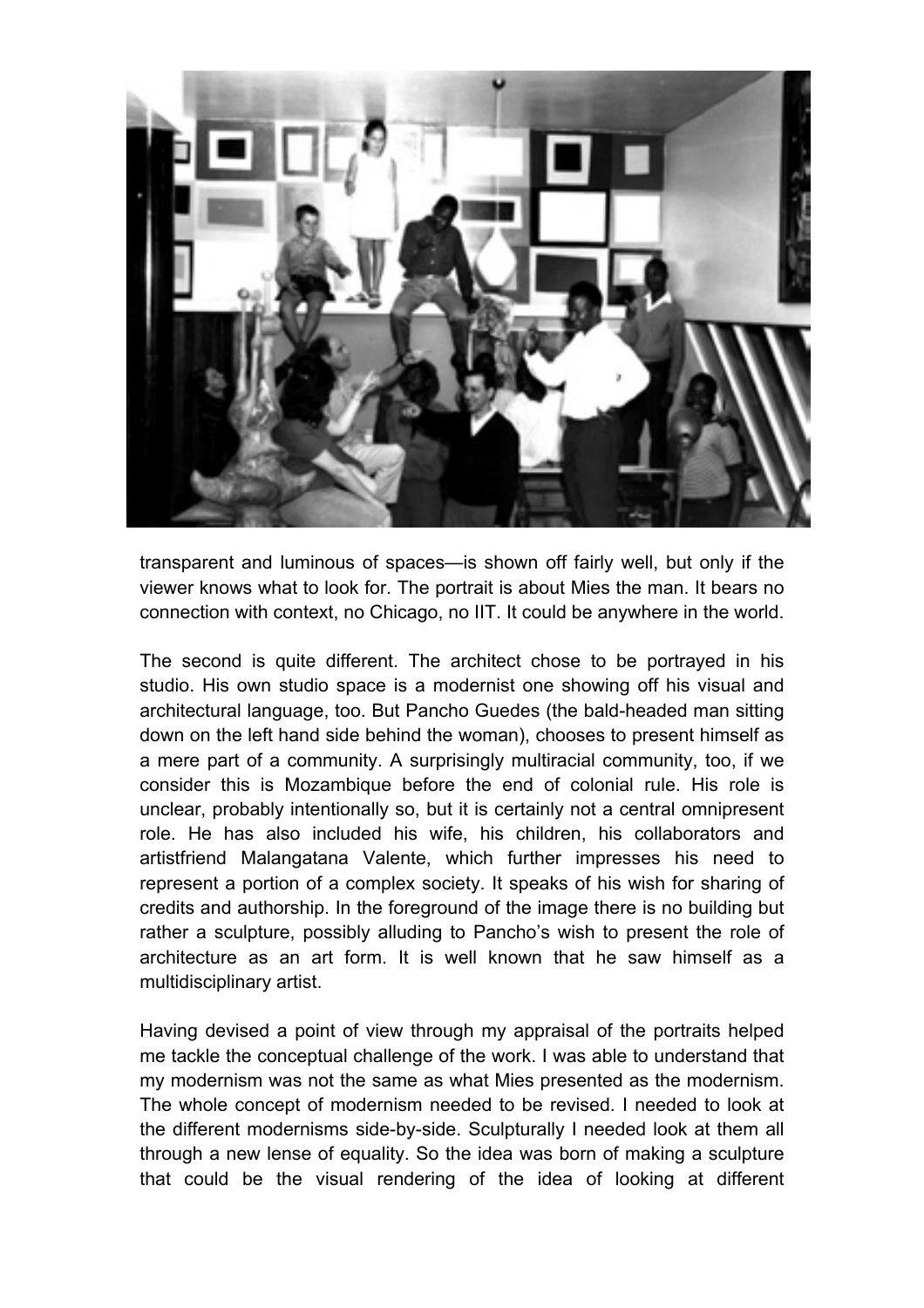modernisms together and simultaneously.

The early stages of the thinking behind the sculpture Crown Hall/Dragon House were

fully occupied by the structural analysis of Mies's discoveries of how to build a large,

free space inside a building. This was done through a series of photographs that showed the implanting of the structure on the site by a system of cranes. (The modernist/minimalist Serra-like sculptural references were very alluring.) This caption set this process of investigation and sculptural design in motion:

*One of Mies van der Rohe's last buildings erected on the Illinois Institute of Technology campus is Crown Hall, a superb example of his clear span designs. The roof is suspended from the underside of four steel plate girders which in turn are carried by eight exterior steel columns. These columns are spaced 60 feet apart with the roof cantilevered 20 feet at each end.... Crown Hall, in which architecture, city planning, and design are taught, has a symmetrical plan about its short axis... A. James Speyer. Mies van der Rohe. P.* 731.

I was immediately taken by the hierarchical role played by the four arched beams in the devising the system of the Mies's discovery. I was also taken by the evocative potential of the idea of hanging a space from a structure. I particularly liked the double-hanging system shown in the photographs and facilitated by the cranes that put the four arched beams in position on site. I knew that these would be the crucial part of my sculpture, too, so I played with them by distorting and enlarging and trying to move them around. I finally observed that I could just metaphorically "hang" Mies's idea on the same principle which he had proposed, by creating four more arched beams, then turning them upside down and forming a hooking system to hang the sculpture from the ceiling. Ironic.<sup>1</sup>

Hanging the structure upside down, I could use Mies own trick on himself. By taking the hanging principle and inverting it back on itself, I intended to create a sculptural rendering of Crown Hall in Sullivan Galleries, thereby activating the exhibition space — itself an important architectural landmark in Chicago!

I realized I could create a large "open space," a transparent viewing cabinet space. I imagined that this second level or plane would be based on Pancho Guedes's facade of the Maputo apartment building which I so admire— Dragon House—rendered like the surface of a precious and delicate lace doily, waiting to be preserved and looked after, light and fragile! Looking

 

<sup>1</sup> A. James Speyer, Mies van der Rohe (Chicago: The Art Institute of Chicago, 1968), 73. Published in conjunction with an exhibition held at the Art Institute of Chicago, April 27- June 30, 1968 with catalogue entries by Frederick Koeper